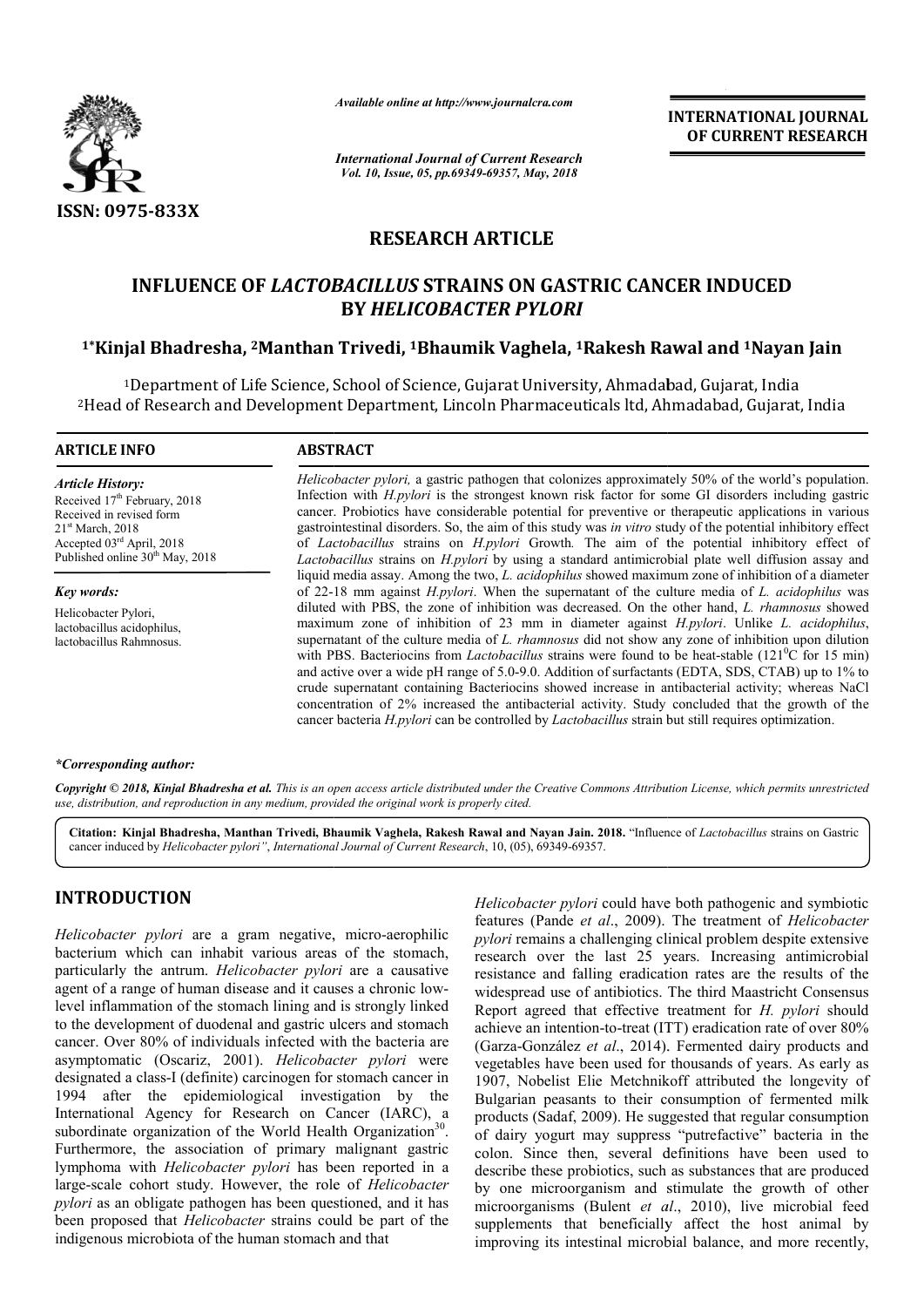live microorganisms that, when administered in adequate amounts, confer a health benefit on the host (Pantoflickova, 2013). The most commonly used organisms in probiotic products belong to *Lactobacillus* sp., and *Bifidobacterium* sp.. Other organisms have also been used including *Bacillus* sp., and yeast such as *Saccharomyces boulardii* (Soccol *et al*., 2010)-. Results were found by Thirabunyanon *et al*. (2011) concluded that the probiotics, *Enterococcus faecium* RM11 and *Lactobacillus fermentum* RM28, isolated from some fermented dairy products could inhibit the growth of pathogenic *H. pylori* in human. Therefore, in this study, we investigated how *lactobacilli* strains can affect the *H. pylori* growth by *In Vitro*. The finding opens for research the characterization of the *Lactobacillus* strains are effectors molecule that reduces *H. pylori* Growth and further investigation of its mode of action.

# **MATERIALS AND METHODS**

#### **Bacterial strains**

- The Pathogenic Bacterial strain *Helicobacter pylori* (ATCC 26695) were gifted from Dr. Asish K. Mukhopadhyay, National Institute of Cholera and Enteric Diseases, Kolkata, India.
- A strain of *Lactobacillus acidophilus* (MTCC 10307) and *Lactobacillus rhamnosus* (MTCC 8712) was received from Microbial Type Culture Collection and GenBank, IMTECH, Chandigarh, India.

#### **Media and growth conditions**

- *H. Pylori* strain was cultivated in Brain heart infusion (BHI) agar with 5-7% sterile horse serum and rehydrated contents of 1.5 ml of Campylobacter supplement-I (Blaser-wang) under micro-aerophilic atmosphere (5%  $O_2$ , 10%  $CO_2$  and 85% N<sub>2</sub>) for 3 to 6 days (Kovvuri *et al*., 2012) .
- *Lactobacillus acidophilus* and *Lactobacillus rhamnosus* strains were cultivated in MRS agar (Himedia) under anaerobic conditions. Before use, the bacteria were propagated in proper medium (MRS) by incubated overnight at optimal temperature.

## **Biochemical Test**

**Production of** *helicobacter pylori* **supernatant:** *Helicobacter Pylori* species were cultured in 200 ml BHI broth (pH 7.0) with aseptically added 5-7% sterile horse serum and rehydrated contents of 2 ml of Campylobacter supplement-I (Blaserwang). The Broth was then incubated at 37°C in a microaerophilic atmosphere for 3 to 6 days. For extraction of Supernatant, a cell-free solution was obtained by centrifuged 5000 rpm for 20 minutes at 4°C the culture and was adjusted to pH 7.0 (10). Then CFS was again centrifuged in 10K Macrosep advance Centrifugal Device (Pall Corporation). After centrifugation collected the less than 10 kDa protein Supernatant and greater than 10 kDa proteins Supernatant and then sterilized by filter membrane (0.25 μm, Nylone filter membrane).

**Purification of supernatant:** Soluble proteins present in the culture supernatant were precipitated by mixing with a 0.1 volume of Trichloroacetic acid (TCA) and kept on ice for 15 min. Subsequently, the mixture was centrifuged 10 000 g at 4

°C for 20 minutes and the pellets were washed with cold acetone to remove residual TCA. After this procedure was repeated, the pellets were air-dried and used for analysis of extra cellular released proteins from *H. pylori* (Tsuzuki, 2002).

**Production of crude bacteriocins samples:** *Lactobacillus* two species were cultured in 200 ml MRS broth (pH 7.0) The broth were then incubated at 37°C for 48 hr in a under anaerobic conditions. For extraction of bacteriocins, a cell-free solution was obtained by centrifuged 6000 rpm for 20 minutes at 4˚C the culture and was adjusted to pH 7.0 (Mahrous *et al*., 2013). Then supernatant was Lyophilized and Dissolved in PBS (1gm/1ml). Then CFS was again centrifuged 6000 rpm for 20 minute at 4˚C in 10K Macrosep advance Centrifugal Device (Pall Corporation). After centrifugation collect the less than 10kDa protein Supernatant and adjusted to pH 7 by 0.1 N NaOH (to exclude the effect of organic acids) and then sterilized by filter (0.25 μm, Nylone filter membrane).

**Determination of protein concentration:** Protein concentration of the supernatant/ ml was determined by the method of Lowry *et al,* (1951), using bovine serum albumin as the standard.

**Screening of LAB strains for antibacterial activities:** The inhibitory activity was screened by agar well diffusion assay (Soumya, 2012). First Prepared 150 ml hard base agar and 50 ml soft base agar with 7.5 ml sterile horse serum and 1.5 ml rehydrated contents of Campylobacter supplement-I (Blaserwang) seeded with 10 ml of freshly grown indicator strain (about  $10^5$  cfu/ml), *Helicobacter Pylori*. Then wells of 5 mm in diameter were cut into the agar plate by using a cork borer. Then the wells were filled with the different concentration of Bacteriocin solution (125  $\mu$ l). Then plate were put into anaerobic jar and passed out the gases  $(5\% \text{ O}_2, 10\% \text{ CO}_2)$  and 85%  $N_2$ ). The plates were then incubated at 37°C in a microaerophilic atmosphere for 3 to 6 days. After 6 days incubation at proper temperature and anaerobic condition, inhibition zone was observed.

**Minimum inhibitory concentration (MIC) determination:** The Minimum inhibitory concentration activity was determined by Broth Dilution Method. Broth dilution method was done following the standard method of NCCLS (Ravi *et al*., 2010). The tubes were then incubated at 37°C in a microaerophilic atmosphere for 3 to 6 days. After 6 days incubation at proper temperature and anaerobic condition, turbidity was measured by OD at 600 nm.

**Characterization of bacteriocin:** The curd Bacteriocin samples were characterized with respect to Heat and pH stability, Surfactants, NaCl Concentration (Ogunbanwo *et al*., 2003). Agar well diffusion assay was performed to detect the Characterization of Bacteriocin.

**Effect of heat treatment on bacteriocin activity:** Culture supernatant was both *lactobacillus* strains heated for 10, 20 and 30 min at 40 ºC, 50 ºC, 60 ºC, 70 ºC, 80 ºC, 90 ºC, 100 ºC and agar well diffusion assay was performed to detect residual activity (Maria *et al*., 2012).

**Effect of pH treatment on bacteriocin activity:** The pH of the culture supernatant was both *lactobacillus* strains adjusted to 3, 4, 5, 6, 7, 8, 9 and 10.0 (from approximately 4.8 to 4.0, 3.0, and 2.0 with HCI and to 5.0, 6.0, 7.0, 8.0, 9.0 and 10.0 with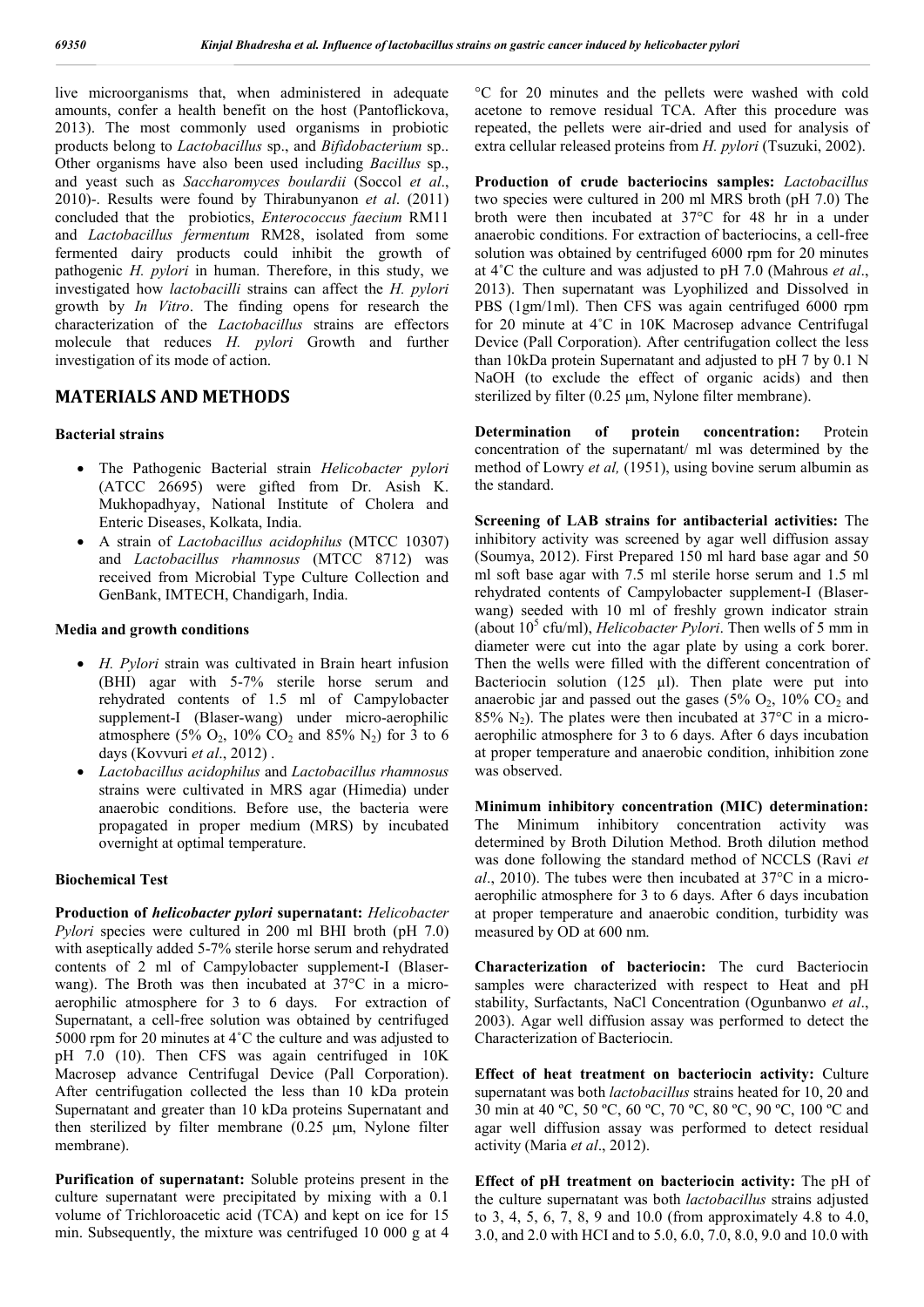NaOH). Then crude Bacteriocin was kept at room temperature for 4 hr. Residual activity was determined by agar – well diffusion method (Zamfir *et al*., 2000).

**Effect of surfactants on bacteriocin activity:** Crude Bacteriocin was both *lactobacillus* strains treated with different detergents (SDS, EDTA, CTAB), concentration ranging from 0.2%, 0.4%, 0.6%, 0.8%, and 1.0 %. Then Curde Bacteriocin was incubated at  $35^{\circ}$ C for 3 hr, and activity was determined by the well diffusion method **(**Mojgani *et al*., 2009**).**

**Effect of NaCl concentration on bacteriocin activity:** Different NaCl Concentration 2, 4, 6, 8, 10% was added into the culture supernatant of both *lactobacillus* strains. Then crude Bacteriocin was kept at room temperature for 1 hr and agar well diffusion assay was performed to detect residual activity (Mahrous *et al*., 2013).

## **RESULTS**

## **Bacterial strain Identification of** *H.pylori* **and** *Lactobacillus* **strains**

- *Helicobacter pylori*: After 7 days of incubation at 37°C in a micro-aerophilic atmosphere, fine colonies, Small round colonies, bulging and glossy, appear in the agar plate, these cultural characteristics correspond to *Helicobacter pylori*. The colonies were spread on agar and delivery incubated to obtain a bacterial lawn growth on the agar plate. The microscopic examination of a smear prepared from suspect colonies by setting the drop of the bacterial suspension in the flame and then the smear is stained by Gram's Method has allowed observing fine cells pink proving membership the Gram negative. Strains of *H. pylori,* showed the presence of a very active urease, oxidase and Catalase biochemical test (Figure I).
- *Lactobacillus* **strains:** After 48 hr of incubation at 37°C in a micro-aerophilic atmosphere the *Lactobacillus* strains were characterized on the basis of their colonies morphology and other biochemical characteristics. *Lactobacillus* Colonies were circular, small and large and cream-white after incubation on MRS agar plate. *Lactobacillus* strains studied were non-motile, Grampositive, rod-shaped bacteria. The strains, catalase and oxidase were not produced.

## **Determination of inhibitory spectrum of Bacteriocin produced by isolates**

*In vitro* **screening for** *H. pylori* **inhibition:** With the well diffusion assay, the activity of L. acidophilus and L.rhamnosus strain against H. pylori (26695) was assessed. Cultures of *H.pylori* strain were tested against supernatant *of lactobacillus sp*. which shows anti *H.pylori* activity by measuring diameter of zone on the plate. All different concentration supernatant of lactobacillus tested (natural pH) inhibit the growth of *H.pylori*. It shown that in result when concentration of supernatant was decrease the zone of inhibition was not observed. But culture supernatant of *L.acidophilus* gives clear zone of inhibition against *H.pylori* (average diameter of the zone 20 to 25 mm). However, inhibitory effect was lost when supernatant pH adjust 5, 4, 9 and 10 so that is indicating that it is mediated by organic acid. When direct culture supernatant of *L.rhamnosus* displayed only minor inhibitory effect against *H.pylori*.

*L.rhamnosus* inhibitory effect was increase when supernatant was adjusted with pH and NaCl concentration (Figure II).

**Minimum inhibitory concentration (MIC) determination:** To determine the MIC values, the selected *H.pylori* were grown on the rising concentrations of both *Lactobacillus* supernatant (Bacteriocin). Concentrations of Bacteriocin used for MIC evaluation were selected by previously determined the resistance to Bacteriocin of selected *H.pylori* by agar-well diffusion assay. Therefore *H.pylori* was grown in the BHI broth containing Bacteriocin in the range of 1:1 to 1:8. The strain *H.pylori* was not able to grow in the presence of Bacteriocin. After 6 days incubation at proper temperature and anaerobic condition, turbidity was measured by OD at 600 nm MIC values for Bacteriocin were determined. Result showed that *L. acidophilus* and *L. rhamnosus* supernatant was inhibiting the growth of *H.pylori.* When raising the concentration of Bacteriocin decrease the growth of *H.pylori* (Ravi, 2010).

#### **Characterization of Bacteriocin**

**Effect of Heat treatment on Bacteriocin activity:** Effect of heat treatment on the Bacteriocin activity was tested by keeping the crude extract (final pH after the fermentation was 4.8) at 40<sup>0</sup>, 50<sup>0</sup>, 60<sup>0</sup>, 70<sup>0</sup>, 80<sup>0</sup>, 90<sup>0</sup> and 100<sup>0</sup>C for various periods. As seen from Figure IV, V and VI, crude Bacteriocin was very stable to heat with respect to the all the temperatures. The stability of bacteriocin preparations has often been shown to decrease significantly with increased purification. *Lactobacillus acidophilus* was able to grow and produce bacteriocin up to  $40^0$  to  $70^0$  of heat treatment. *Lactobacillus acidophilus* was showed antimicrobial activity against *Helicobacter pylori.* This showed the largest of growth inhibitor % around 59.56% in temp. 60°C/30 min but that showed the smallest 18.08% in temp  $100^{\circ}$ C/30 min. *Lactobacillus rhamnosus* was able to grow and produce bacteriocin up to 40<sup>0</sup> to 70<sup>0</sup> of heat treatment. *Lactobacillus rhamnosus* was showed antimicrobial activity against *Helicobacter pylori.* This showed the largest of growth inhibitor % around 54.56% in temp. 50°C/30 min but that showed the smallest 15.08% in temp. 100°C/30 min. Heat resistance is a major characteristic of many bacteriocins and bacteriocin-like substance produced by lactic acid bacteria. They can vary dramatically ranging from  $60^{\circ}$ C or  $100^{\circ}$ C for more than 30 min (e.g. lactocin 27, lactocin S, carnobacteriocins A and B) to autoclaving at  $121^{\circ}$ C for 15-20 min (e.g. lactacin B, lactacin F, nisin etc.) (De Vuyst, 1994).

**Effect of pH treatment on Bacteriocin activity:** Bacteriocins differ greatly with respect to their sensitivity to inactivation by changes in pH and temperature. Many of the bacteriocins and bacteriocin-like compound produced by lactic acid bacteria are only stable at acid and neutral pH (De Vuyst, 1994) and are inactivated even at a pH above 8.0 (e.g. nisin, lactostrepcins, pediocin AcH, leucocin A-UAL 187). This can be attributed to the solubility of the bacteriocins of LAB (lactic acid bacteria); the isoelectric points of the bacteriocins produced by *Lactobacillus* bacteria are around 8.0-9.0 and the solubility of the bacteriocins decreases with increasing their pH. The effects of different pH such as 3, 4, 5, 6, 7, 8, 9, and 10 on crude of bacteriocin were studied. In pH 6, the largest activity of bacteriocin from *Lactobacillus acidophilus* against bacteriocin from *Lactobacillus acidophilus* against *Helicobacter pylori* was shown 9.8 mm.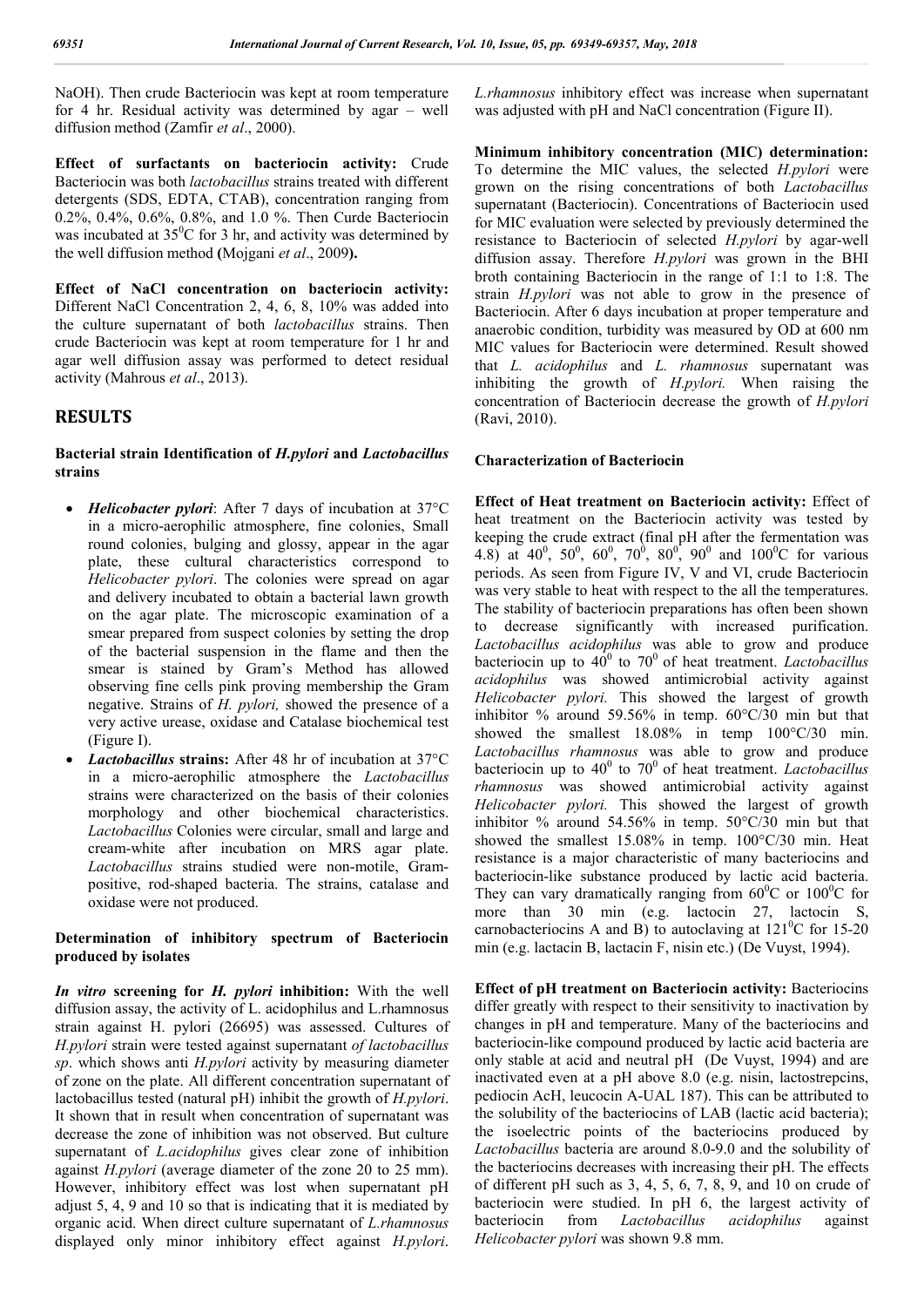

**Figure 1. Helicobacter pylori Biochemical characteristics**



**Figure 2. Zone of inhibition against h pylori**



**Figure 3. MIC values for** *Bacteriocin* **by OD at 600 nm**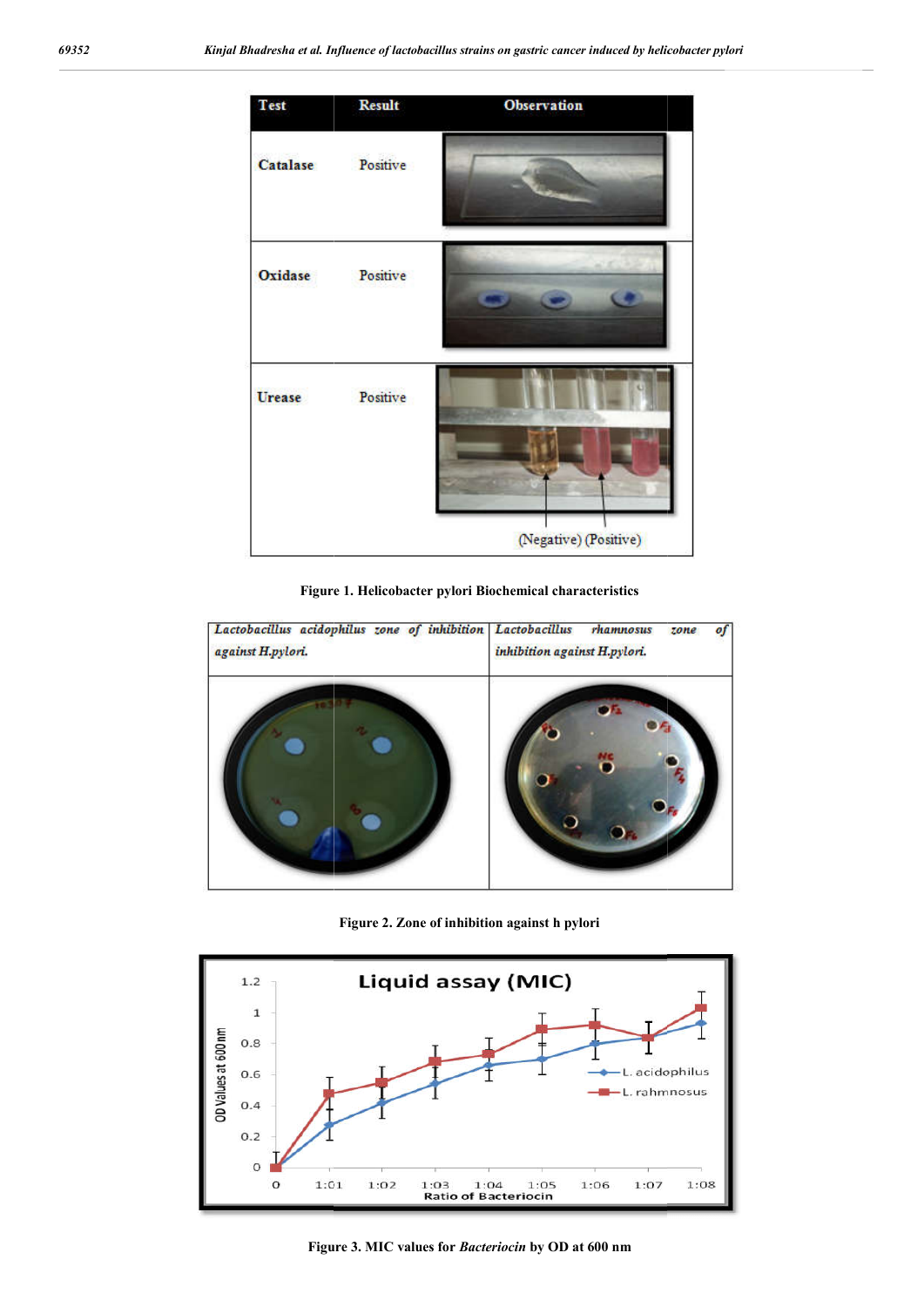

**Figure 5. Effect of Heat treatment on** *Bacteriocin* **activity for 20 minute**



**Figure 6. Effect of Heat treatment on** *Bacteriocin* **activity for 30 minute**



**Figure 7. Effect of Different pH on** *Bacteriocin* **activity**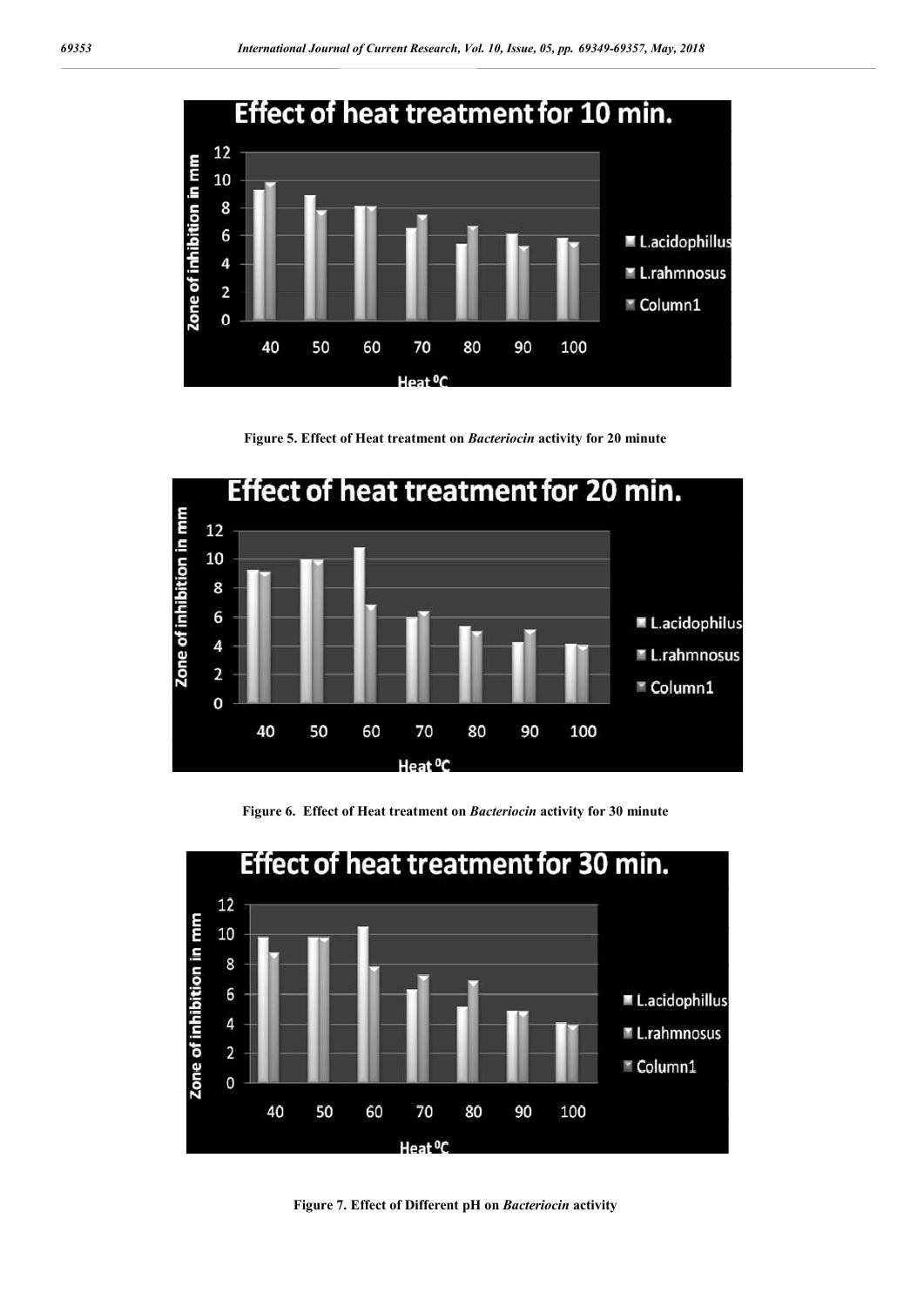

**Figure 8. Effect of Different Surfactant on** *Bacteriocin* **Activity by** *L.acidophilus*





**Figure 10. Effect of NaCl Concentration on** *bacteriocin* **activity**

*Lactobacillus rhamnosus* was showed antimicrobial activity against *Helicobacter pylori* 9.3 mm in pH 7*.* But in pH 10 shows no activity of bacteriocin from *Lactobacillus* spp. against *Helicobacter pylori.* The higher activity was obtained at high pH range of 8-10 and at low pH to 3 and 10 (Figure VII).

**Effect of surfactants on Bacteriocin activity:** Figure clearly highlights of effect of different minerals such as SDS, ETDA and CTAB on crud bacteriocin from two LAB such as *L*. *acidophilus* and *L*. *rhamnosus.* To detect the hydrophobic nature of the Bacteriocin was treated with a different group of detergents.

The addition of anionic detergent (SDS) increased antimicrobial effect of the Bacteriocin. According to Figure VIII, the isolated *Lactobacillus acidophilus* was showed antimicrobial activity against *Helicobacter pylori.* This showed the largest of growth inhibition around 13.40 mm in SDS but that showed the smallest inhibition 8.0 mm in CTAB. Result also showed that EDTA also gives the zone of inhibition against *H.pylori.* According to Figure IX, the isolated *Lactobacillus rhamnosus* was showed antimicrobial activity against *Helicobacter pylori.* This showed the largest of growth inhibition around 12.90 mm in SDS but that showed the smallest inhibition 8.0 mm in EDTA. When CTAB was gives average zone of inhibition against *H.pylori.*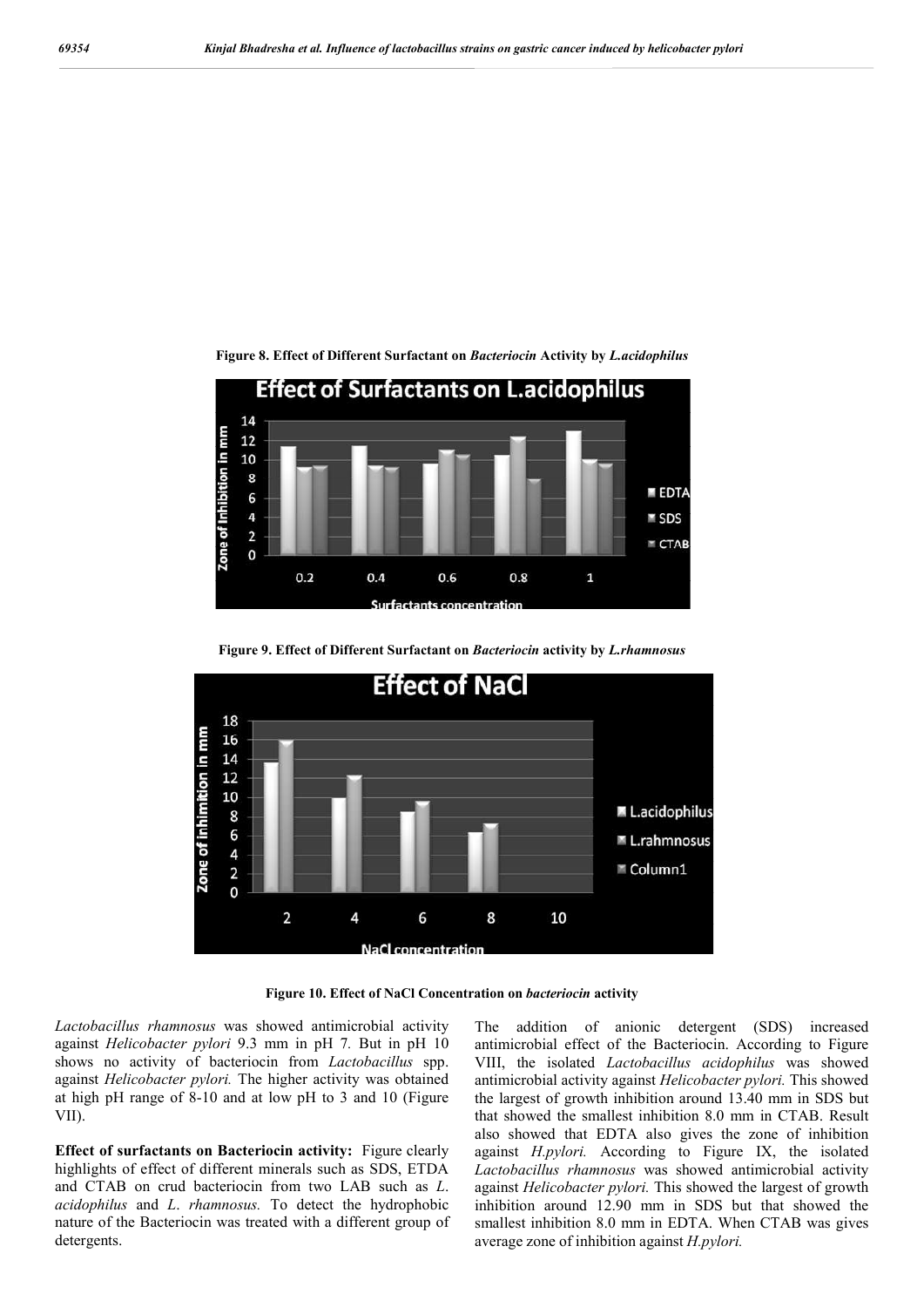**Effect of NaCl Concentration on Bacteriocin activity:** The effects of different concentration of NaCl on crude of bacteriocins were studied. The supplementation with NaCl, bacteriological peptone and beef extract has resulted in reduced activity. In contrast to the present observation, growth as well as bacteriocin production in the presence of bacteriological peptone or casamino acids and NaCl was reported to be higher by previous researchers. According to Figure X, the isolated *Lactobacillus acidophilus* and *Lactobacillus rhamnosus* was showed antimicrobial activity against *Helicobacter pylori.* This showed the largest of growth inhibition around 13.60 mm and 15.90 mm in 2% NaCl Concentration. But in 10% NaCl Concentration shows no activity of bacteriocin from *Lactobacillus* spp. against *Helicobacter pylori.* So, increase the concentration of NaCl the decrease the activity of Bacteriocin. In addition, it was found that the bacteriocins activities of both isolates were diminished when it was containing more than 10% NaCl concentration (Zamfir, 1991).

## **DISCUSSION**

*Helicobacter pylori* infect over 50 per cent of the world population which has been linked to the development of gastritis, gastric adeno-carcinoma and mucosa-associated lymphoid tissue lymphoma. Recently, *lactobacillus* spp. has attracted much attention due to their potential inhibitory effect on pathogens including *H. pylori*. Therefore, the effects of lactic acid bacteria on *H. pylori* were tested in the study. The use of Probiotics with bioactive components in *H. pylori*colonized subjects with gastric inflammation is supported by many observations. Specific strains of *Lactobacillus* exert *in vitro* bactericidal effects against *H. pylori* through the release of Bacteriocins and/or inhibit its adhesion to epithelial cells. The results indicate that Probiotics generally do not eradicate *H. pylori* but decrease the density of colonization, thereby maintaining lower levels of this pathogen in the stomach; in association with antibiotic treatments, some Probiotics increased eradication rates and/or decreased adverse effects due to the antibiotics. On the other hand, the antioxidant and anti-inflammatory properties exerted by Probiotics may stabilize the gastric barrier function and decrease mucosal inflammation. These findings confirm that, as suggested by the 2000-Maastricht Consensus Conference on *H. pylori*, Probiotic micro-organisms may be used as a 'possible' tool for the management of *H. pylori* infection and its associated gastric inflammation (Naga, 2011). Recently attention had been paid to the interaction between *H.pylori* and Probiotic *lactobacilli* (Sgouras, 2005).*Lactobacillus* sp. Strains, as representative of the normal microflora of intestine, have been found to have an inhibitory effect on *H.pylori in vivo* and *in vitro*(Coconnier, 1994). Two main substances have been implicated in the inhibitory by *Lactobacillus:* Lactic acid and Bacteriocin.

In the present study *lactobacillus* strain's inhibitory effect against *H.pylori* was found *in vitro*. These strains of *lactobacillus sp* may be selected as a potential probiotic because of its safety profile in humans and its antagonistic properties *H.pylori*. The result obtains in the study suggested that there is antagonistic interaction *in vitro* between clinical *H.pylori* and *Lactobacillus* strains tested. So, the culture of *Lactobacillus* strains could inhibit strains of *H.pylori* using the agar well diffusion assay. Bhatie *et al,* (1989) were first concluding an antagonistic effect of *Lactobacillus* strain against *H.pylori*.

Since, several studies regarding the antagonistic effect of *Lactobacillus* strain such as *L.acidophilus, L.salivarius, L.plantarum, L. casei* and *L.gasseri* against *H.pylori* have also been reported are in concordance with some study. However, the inhibitory effect of *Lactobacillus* strains against *H.pylori* strain was lost after neutralization of supernatants *Lactobacillus* indicating pH mediated effect. Similarly, in the study involving MIC assay, the addition of *Lactobacillus* supernatants decreases the growth of *H.pylori* tested and dramatic decline in growth of *H.pylori* was observed when *H.pylori* culture were treated with Bacteriocin.

The finding present suggested that Bacteriocin, the major compound of *Lactobacillus* supernatants to be inhibitory for a strain of *H.pylori*. Bhatie *et al,* (1989) suggested that Bacteriocin produced by *L.acidophilus* is responsible for the inhibition of growth of *H.pylori*. Medouakh *et al.* (2006) has also reported that supernatant of *L.rhamnosus* decreases the viability of *H.pylori* strain. It has been reported earlier that *L. acidophilus* effectively reduced the attachment sites of *H. pylori* in the cell wall and has been used as a curative therapy against the infection of *H. pylori* (Mrda *et al*., 1998). While *L.rhamnosus* GG supplementation beneficially affected *H. pylori therapy*–related side effects such as bloating, diarrhea, nausea and taste disturbances (Armuzzi *et al*., 2001). Bacteriocin production was strongly dependent on pH, nutrients source and temperature various physicochemical factors seemed to affect Bacteriocin production as well as its activity. The Bacteriocin suspension of *Lactobacillus* spp. grown in MRS broth had the best inhibitory effect against wide spectrum growth of *H.pylori* bacteria. The present study demonstrated the production of the Bacteriocin by two *lactobacilli* isolates under different culture conditions. Its antimicrobial potency, pH stability, activity retention in low and high temperatures suggested its wide applicability in acidic pH conditions and in pre-processed food products (Mahrous *et al*., 2013). *Lactobacillus* is able to inhibit the growth of other microorganisms by excretion of metabolite products such as organic acids, hydrogen peroxide, diacetyl and bacteriocin (Huot *et al*., 1996). However, these results were not from acidic effect as CFS was adjusted to neutralize to get rid of the acidic effect. The Bacteriocin production of *Lactobacillus acidophilus* and *Lactobacillus rhamnosus* were found in exponential phase and the maximum of Bacteriocin activity have occurred in late exponential phase. However, the Bacteriocin activity decreased when cell entered at stationary phase. Since the production of Bacteriocin is dependent on the growth and physiological activities of the producing strains, the amount of Bacteriocin released into the medium is correlated with the quantity of biomass produced. Almost all Bacteriocin from lactic acid bacteria displays primary metabolite kinetics (Zamfir *et al*., 1999). The production of bacteriocin is growth-associated because production occurs during mid exponential phase and increase to reach a maximal level at the end of the exponential phase or the beginning of the early-stationary phase where the maximal biomass was observed. Bacteriocin production completely stopped when cell entered the stationary phase (Cheigh *et al*., 2002). The phenomenon of heat stability of bacteriocin from LAB up to 121<sup>°</sup>C for 15min has been reported earlier in Lactocin RN 78<sup>17</sup> and in *L.brevis* OGI (Ogunbanwo *et al*., 2003). Our findings are also in agreement with the above, by observing the activity of Bacteriocin in *L.acidophilus* and *L.rhamnosus* after heat treatment at  $121^{\circ}$ C for 15min. Therefore, it could be grouped under heat stable low molecular weight Bacteriocin.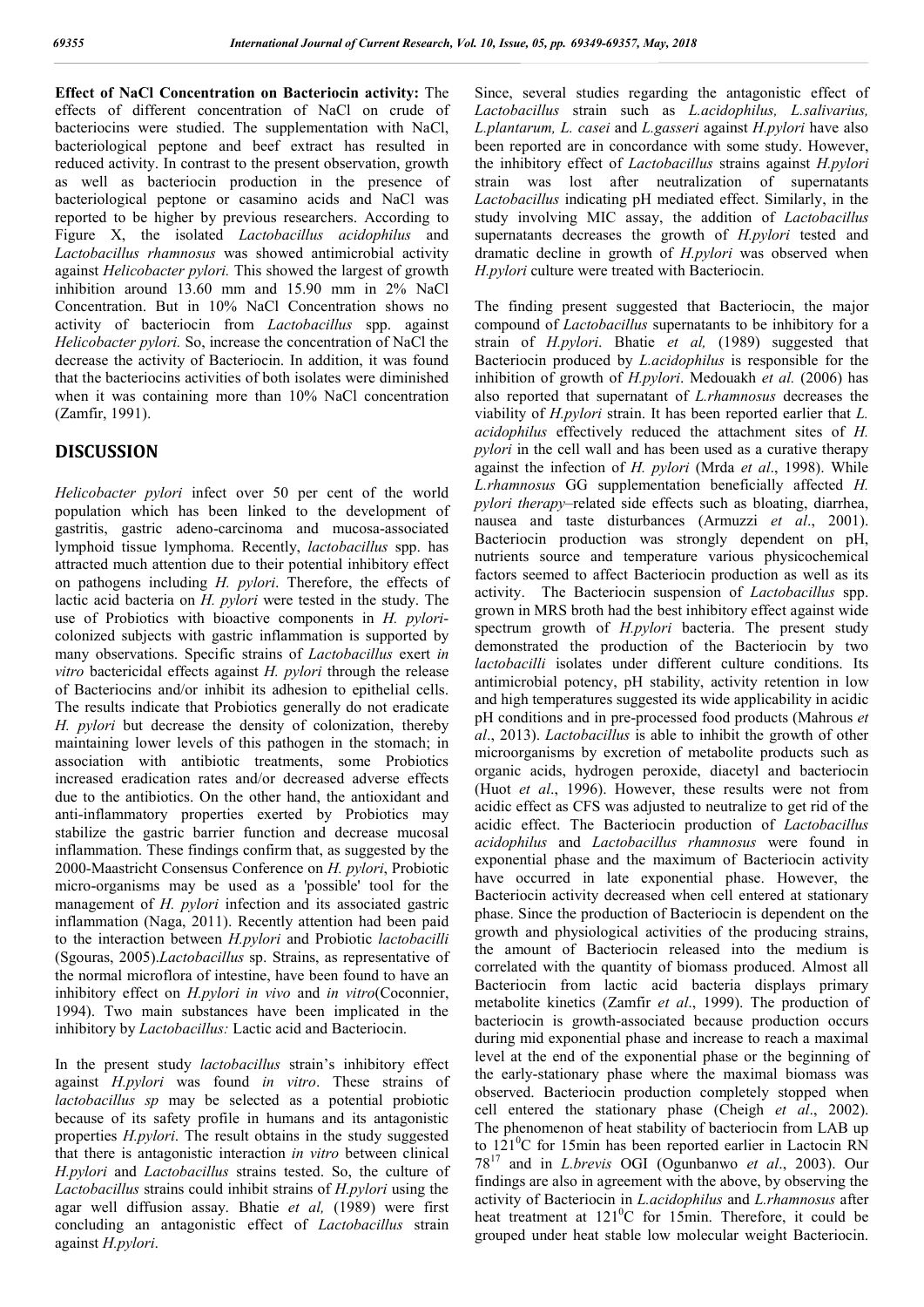Many of the Bacteriocin produced by lactic acid bacteria, particularly the ones of class I and class II, are described as small hydrophobic proteins containing little tertiary structure, which explains their heat stability. Other factors contributing to heat stability of the Bacteriocin of LAB are stable crosslinkages, a high glycine content and occurrence of strongly hydrophobic regions. Such heat stability also excludes the possibility of the inhibitory action being due to bacteriophage (De Vuyst *et al*., 1994). Bacteriocin activity of *Lactobacillus acidophilus* was stable at wide pH range 6-9 and it was heat tolerant. The stability was similar to another bacteriocinproducing *Lb. salivarius* (Cataloluk *et al*., 2003). Heat stability is another major feature of low molecular-weight bacteriocins (Oscariz, 2001). These properties would be useful for food industrial processing under pasteurization condition. However, Bacteriocin activities of *Lactobacillus rhamnosus* were found to be stable at pH range 7-9. However, higher activities were obtained at high pH range 8-9.

Exposure of the Bacteriocin sample to surfactants like anionic and cationic resulted in an increase in Bacteriocin titers. It gives indirect information about the structure of the active molecule. Ivanova *et al*, (2000) suggested that anionic detergent, SDS is known to unfold proteins by complexing to the interior hydrophobic core of their native structure thus affecting their three dimensional conformation. In our findings, addition of SDS resulted in an increased Bacteriocin effect, which might be due to the solubilization of insoluble aggregates. Results observed that the addition of detergents such as CTAB reduced the Bacteriocin activity. Activity of the Bacteriocin sample to NaCl concentration like 2% to 10% resulted in decrease the activity of Bacteriocin. Addition of salt influence changes the cell morphology to longer, thicker cells (Olfat *et al*., 2011).

#### **Conclusion**

In this work has shown that *Lactobacillus* strains are able to successfully inhibit *Helicobacter pylori in vitro*.

These strains need to be further assessed and critically evaluated by clinical research on patients colonized and infected with *Helicobacter pylori*. It may be useful to study which probiotic strain(s) combined with prebiotics are most successful in eliminating *H. pylori in vivo*. Without the use of antibiotics, which cause disturbance in the balance of the gastrointestinal microflora.

#### **Acknowledgements**

I greatly appreciate Dr. Asish K. Mukhopadhyay (National Institute of Cholera and Enteric Diseases, Kolkata) for supplying Helicobacter pylori strains for my project and provide background information about them. I warmly thank to Dr. Srinivas Murthy Dugdirala (Microbiology Department, Gujarat Vidtapeeth, Sadra) who has guided me and allowed me to use the facilities in Microbiology Lab.

## **REFERENCES**

Armuzzi A., Cremonin F., Bartolozzi F., Candelli M., ojetti V., cammarota G., Anti M., De Lorenzo A., Pola P., Gasbarrini G. and Gasbarrini A. 2001. The effect of oral administration of *lactobacillus GG* on antibioticassociated gastrointestinal side effects during *Helicobacter pylori* eradication therapy, *Alim. Pharm. Theap.,* 15: pp. 163-169.

- Bhatia S.J., Kochar N., Abraham P., Nair P.G. and Mehta A.P. 1989. *Lactobacillus acidophilus* inhibits growth of *Campylobacter pylori in vitro*, *J.Cin. Microb*., 27: pp.2328-2330.
- Bulent Y., Evren A., Hüseyin K., Burak T., Mesut S., Züleyha A., Ozcan K., Oya O. K. 2010. Efficacy of probiotics in *Helicobacter pylori* eradication Therapy, *Turk J Gastroenterol,* 21 (3): pp. 212-217.
- Cataloluk O. and Gürakan C.G. 2003. Characterization of salivaricin B, A protein expressed by *Lactobacillus salivarius* M7, Turk. *J. Biol.,* 27: pp.131-136.
- Cheigh C.I., Choi H.J., Park H., Kim S.H., Kook M.C., Kim T.S., Hwang J.K. and Pyun Y.R., 2002. Influence of growth conditions on the production of a nisinlike bacteriocin by *Lactococcus lactis* subsp. *lactis* A164 isolated from Kimchi, *J. Biotechnol*. 95: pp.225-235.
- Coconnier M.H., Lievin V., Hemery E., Servin A.L. 1998. Antagonistic activity against *Helicobacter* infection *in vitro* and *in vivo* by the human *Lactobacillus acidophilus* strain LB. *Appl Environ Microbiol*, 64: pp.4573-4580.
- De Vuyst L. and Vandamme E.J. 1994. Antimicrobial potential of lactic acid bacteria,in L. De Vuyst and Vandamme E.J. (ed), Bacteriocins of lactic acid bacteria: microbiology,genetics and applications. Blackie Academic and professional, London, United Kingdom, pp.91-142.
- Garza-González E., Perez-Perez G.I, Maldonado-Garza H.J., Bosques-Padilla F.J. 2014. A review of *Helicobacter pylori* diagnosis, treatment, and methods to detect eradication, *World J Gastroenterology*, 14; 20(6): pp.1438-1449.
- Huot. E. J., Meghrous C., Barrena-Gonzalez C. and Petitdemange H. 1996. Bacteriocin J 46, a new bacteriocin produced by *Lactococcus lactis* subsp. *cremoris* J46: isolation and characterization of the protein and its gene, Anaerobe 2: pp.137-145.
- IARC, 1994. Schistosomes, liver flukes and *Helicobacter pylori*. In: IARC Monographs on the Evaluation of Carcinogenic Risks to Humans. Geneva: WHO Publications; 61.
- Ivanova I., Kabadjova P., Pantev A., Danova S. and Dousset X., Detection, purification and partial characterization of a novel bacteriocin substance produced by *Lactococcus lactis* subsp. *lactis* B14 isolated from Boza-Bulgarian traditional cereal beverage, *Biocatalysis*, 2000, 41: pp.47- 53.
- Kovvuri S. and Kumar Babu P. 2012. Collection, isolation, characterization of *Helicobacter pylori* from Dental Plaque and Antibacterial Activity of Novel Drug 1- Phenyl-3-(4\_-Aminophenyl)-5-(2\_, 4\_ Dichlorophenyl)- 2-Pyrazoline, IJPCBS, 2(4), pp.552-574.
- Lowry O.H., Rosebrough N.J., Farr A.L. and Randall R.J. 1951. Protein measurement with the folin-phenol reagent, *J Biol. Chem.,*193, pp.265-275.
- Mahrous H., Mohamed A., Abd El-Mongy M., El-Batal A. I., Hamza H. A. 2013. Study Bacteriocin Production and Optimization Using New Isolates of *Lactobacillus* spp. Isolated from Some Dairy Products under Different Culture Conditions, *Food and Nutrition Sciences*, 4, pp.342-356.
- Mahrous H., Mohamed A., Abd El-Mongy M., El-Batal A. I., Hamza H. A. 2013. Study Bacteriocin Production and